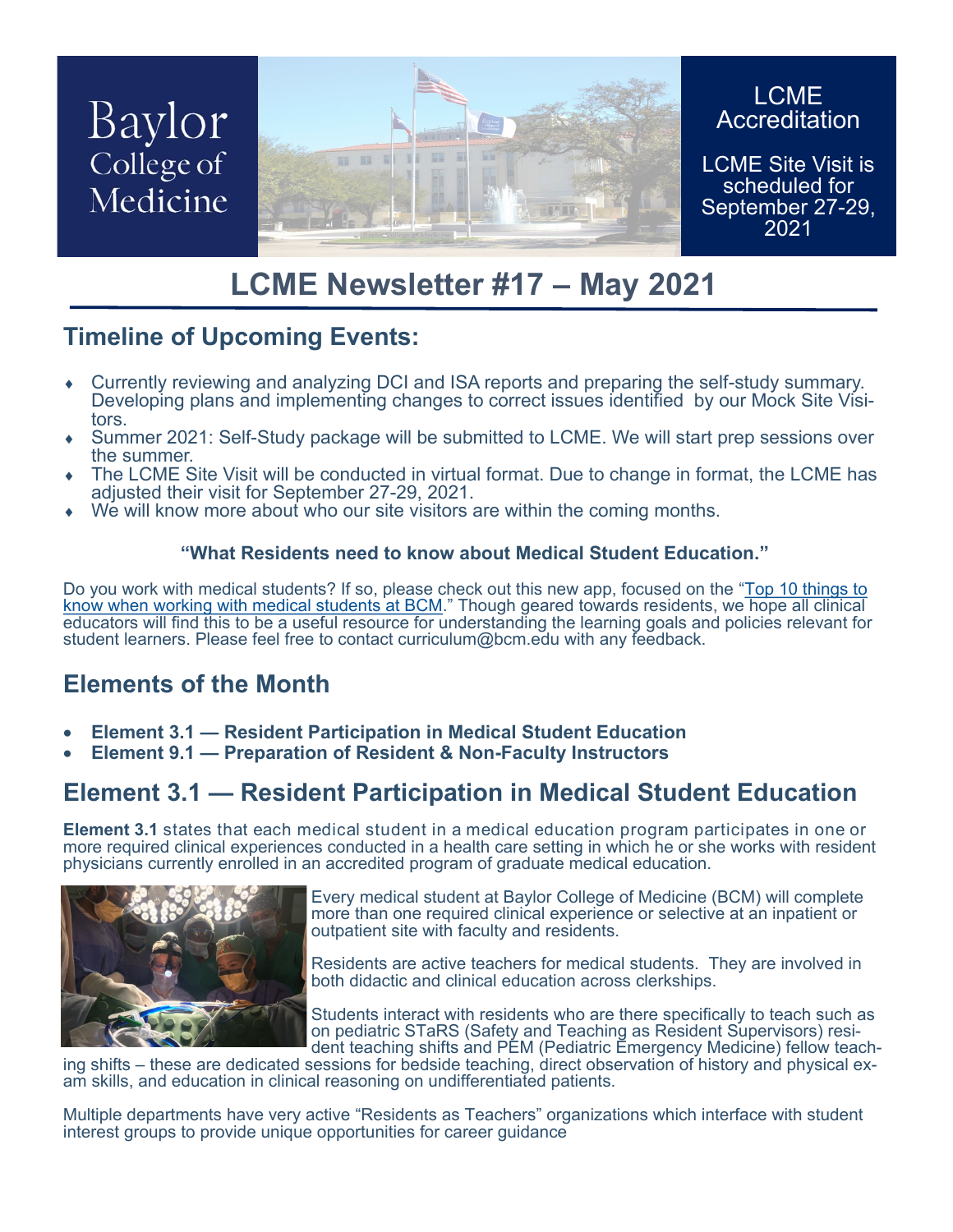### **...Continuation of Element 3.1—Resident Participation in Medical Student Education**

Developing resident skills as a clinical teacher, Baylor offers a core "Resident as Teacher" curriculum to all residents. All residents will complete 4 modules during training with the goal to build foundations of teaching skills that can be applied in clinical rotations. An overview of these sessions include:

 Session 1: Begins at the Baylor GME Orientation with "Hello from the other side: Teaching to a medical student's needs"

Session 2-4 are online modules completed during your residency:

- Session 2: Setting expectations, providing feedback, & assessing students
- Session 3: Asking questions & promoting critical thinking
- Session 4: Teaching & leading as a supervisory resident

View [medical student clinical curriculum](https://www.bcm.edu/education/school-of-medicine/graduate-medical-education/residents-as-teachers/medical-student-clinical-curriculum) and [additional resources](https://www.bcm.edu/education/school-of-medicine/graduate-medical-education/residents-as-teachers/additional-resources) for information that will support resident training as an educator.

**How do medical students learn about the expectations and requirements of the next phase of their training if residents are not present at any of the sites where required clinical experiences are conducted for some or all students?** 

BCM medical students have an opportunity to interact with residents in 7 of the 8 required core clerkships. Although residents are not officially involved in the Family and Community Medicine (FCM) Clerkship, they interact with FCM residents in several venues where they learn about the expectations and requirements for Family Medicine residents.

FCM residents also serve as teachers during didactic sessions held for the Family Interest Medicine Interest Group (FMIG).

# **Element 9.1 — Preparation of Resident & Non-Faculty Instructors**

**Element 9.1** states that in a medical school, residents, graduate students, postdoctoral fellows, and other non-faculty instructors in the medical education program who supervise or teach medical students are familiar with the learning objectives of the course or clerkship and are prepared for their roles in teaching and assessment. The medical school provides resources to enhance residents' and non-faculty instructors' teach-



ing and assessment skills, and provides central monitoring of their participation in those opportunities.

Dr. Stephanie Sherman is the Director of Residents as Teachers and Educators program. Dr. Sherman is an Assistant Professor in the Department of Internal Medicine. She led the initiative to create a core residents as teachers curriculum across the college.

#### **How does the school of medicine ensure that all residents who supervise/assess medical students in required clinical clerkships receive the relevant orientation to their roles in teaching and assessment?**

The School of Medicine has a system for ensuring that all residents who supervise and/or assess medical students receive clerkship learning objectives, the required clinical encounters, and the necessary orientation to their roles in teaching and assessment.

The School of Medicine requires all residents to complete an online module during resident orientation. The module is updated annually as needed. Compliance of completion is centrally monitored by the Office of Graduate Medical Education and the UME Accreditation Office.